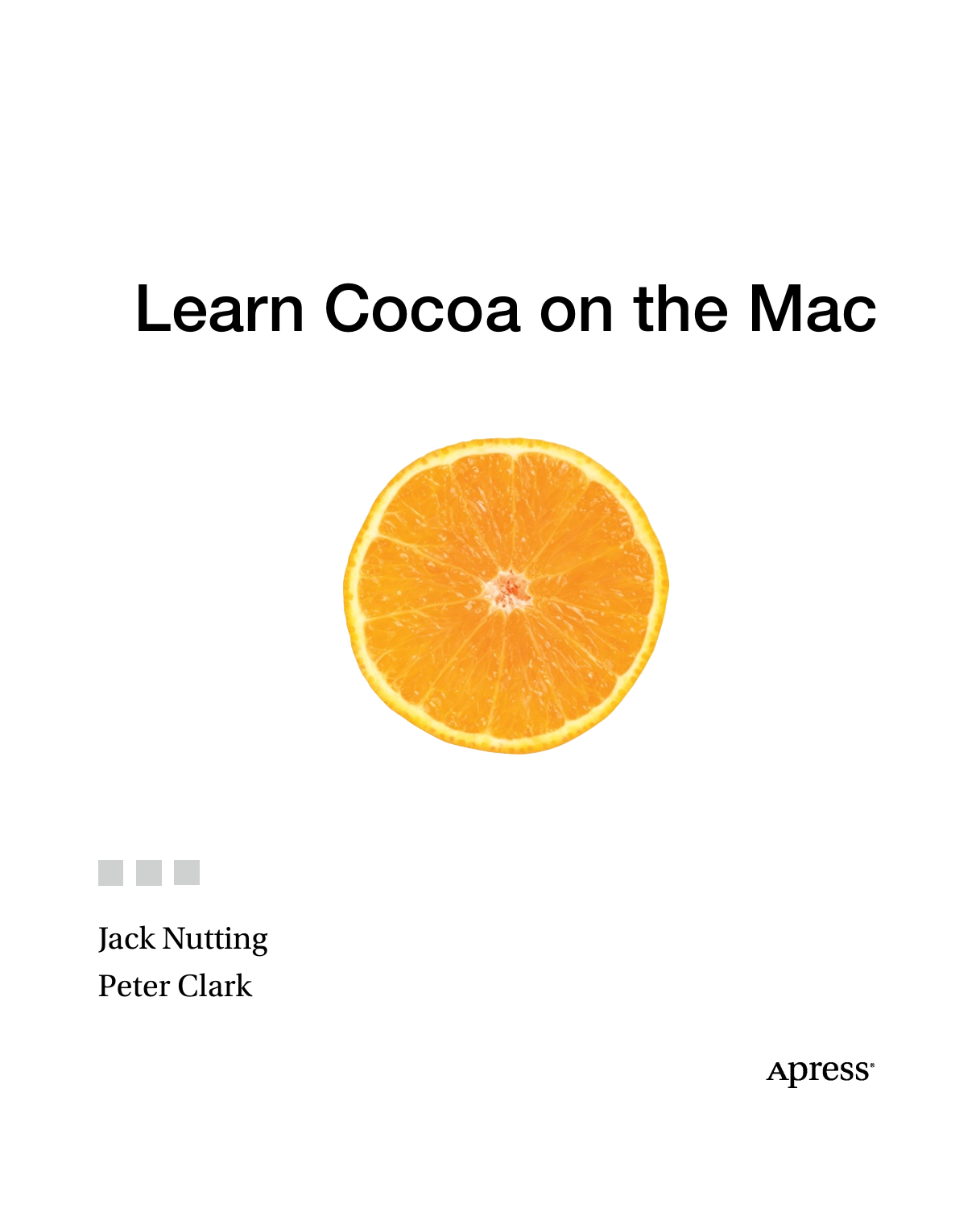#### **Learn Cocoa on the Mac**

Copyright © 2013 by Jack Nutting and Peter Clark

This work is subject to copyright. All rights are reserved by the Publisher, whether the whole or part of the material is concerned, specifically the rights of translation, reprinting, reuse of illustrations, recitation, broadcasting, reproduction on microfilms or in any other physical way, and transmission or information storage and retrieval, electronic adaptation, computer software, or by similar or dissimilar methodology now known or hereafter developed. Exempted from this legal reservation are brief excerpts in connection with reviews or scholarly analysis or material supplied specifically for the purpose of being entered and executed on a computer system, for exclusive use by the purchaser of the work. Duplication of this publication or parts thereof is permitted only under the provisions of the Copyright Law of the Publisher's location, in its current version, and permission for use must always be obtained from Springer. Permissions for use may be obtained through RightsLink at the Copyright Clearance Center. Violations are liable to prosecution under the respective Copyright Law.

ISBN-13 (pbk): 978-1-4302-4542-1

ISBN-13 (electronic): 978-1-4302-4543-8

Trademarked names, logos, and images may appear in this book. Rather than use a trademark symbol with every occurrence of a trademarked name, logo, or image we use the names, logos, and images only in an editorial fashion and to the benefit of the trademark owner, with no intention of infringement of the trademark.

The use in this publication of trade names, trademarks, service marks, and similar terms, even if they are not identified as such, is not to be taken as an expression of opinion as to whether or not they are subject to proprietary rights.

While the advice and information in this book are believed to be true and accurate at the date of publication, neither the authors nor the editors nor the publisher can accept any legal responsibility for any errors or omissions that may be made. The publisher makes no warranty, express or implied, with respect to the material contained herein.

President and Publisher: Paul Manning Lead Editor: Steve Anglin Developmental Editor: Douglas Pundick Technical Reviewer: Nick Waynik Editorial Board: Steve Anglin, Mark Beckner, Ewan Buckingham, Gary Cornell, Louise Corrigan, Morgan Ertel, Jonathan Gennick, Jonathan Hassell, Robert Hutchinson, Michelle Lowman, James Markham, Matthew Moodie, Jeff Olson, Jeffrey Pepper, Douglas Pundick, Ben Renow-Clarke, Dominic Shakeshaft, Gwenan Spearing, Matt Wade, Tom Welsh Coordinating Editor: Jill Balzano Copy Editor: Mary Behr Compositor: SPi Global Indexer: SPi Global Artist: SPi Global Cover Designer: Anna Ishchenko

Distributed to the book trade worldwide by Springer Science+Business Media New York, 233 Spring Street, 6th Floor, New York, NY 10013. Phone 1-800-SPRINGER, fax (201) 348-4505, e-mail [orders-ny@springer-sbm.com](http://orders-ny@springer-sbm.com), or visit [www.springeronline.com](http://www.springeronline.com). Apress Media, LLC is a California LLC and the sole member (owner) is Springer Science + Business Media Finance Inc (SSBM Finance Inc). SSBM Finance Inc is a Delaware corporation.

For information on translations, please e-mail [rights@apress.com](http://rights@apress.com), or visit [www.apress.com](http://www.apress.com).

Apress and friends of ED books may be purchased in bulk for academic, corporate, or promotional use. eBook versions and licenses are also available for most titles. For more information, reference our Special Bulk Sales–eBook Licensing web page at [www.apress.com/bulk-sales](http://www.apress.com/bulk-sales).

Any source code or other supplementary materials referenced by the author in this text is available to readers at [www.apress.com](http://www.apress.com). For detailed information about how to locate your book's source code, go to [www.apress.com/source-code/](http://www.apress.com/source-code/).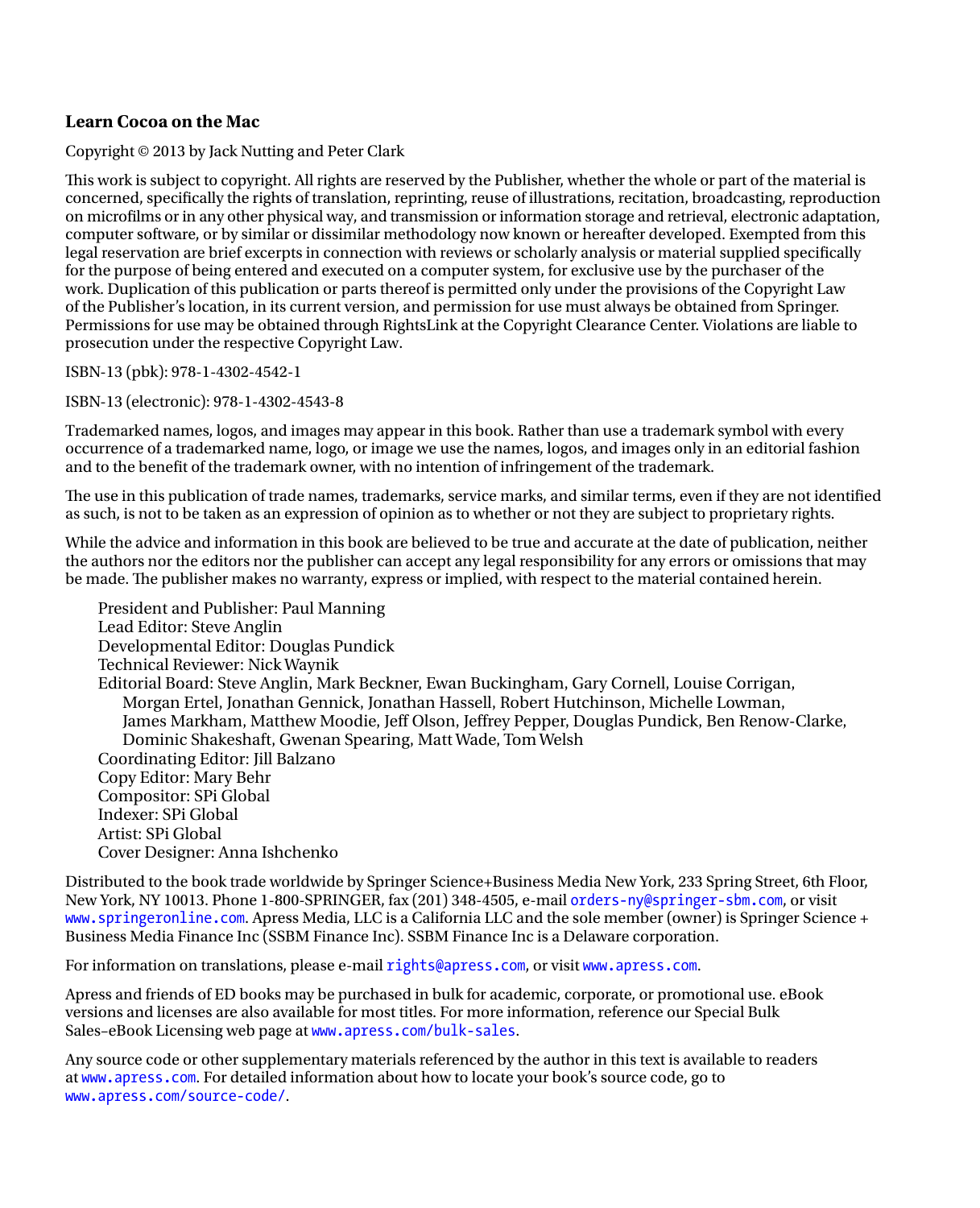*We've spent many nights and weekends staring at computer screens instead of spending time with our wives and children. This book is dedicated to them. Our wives and children that is, not the computer screens.*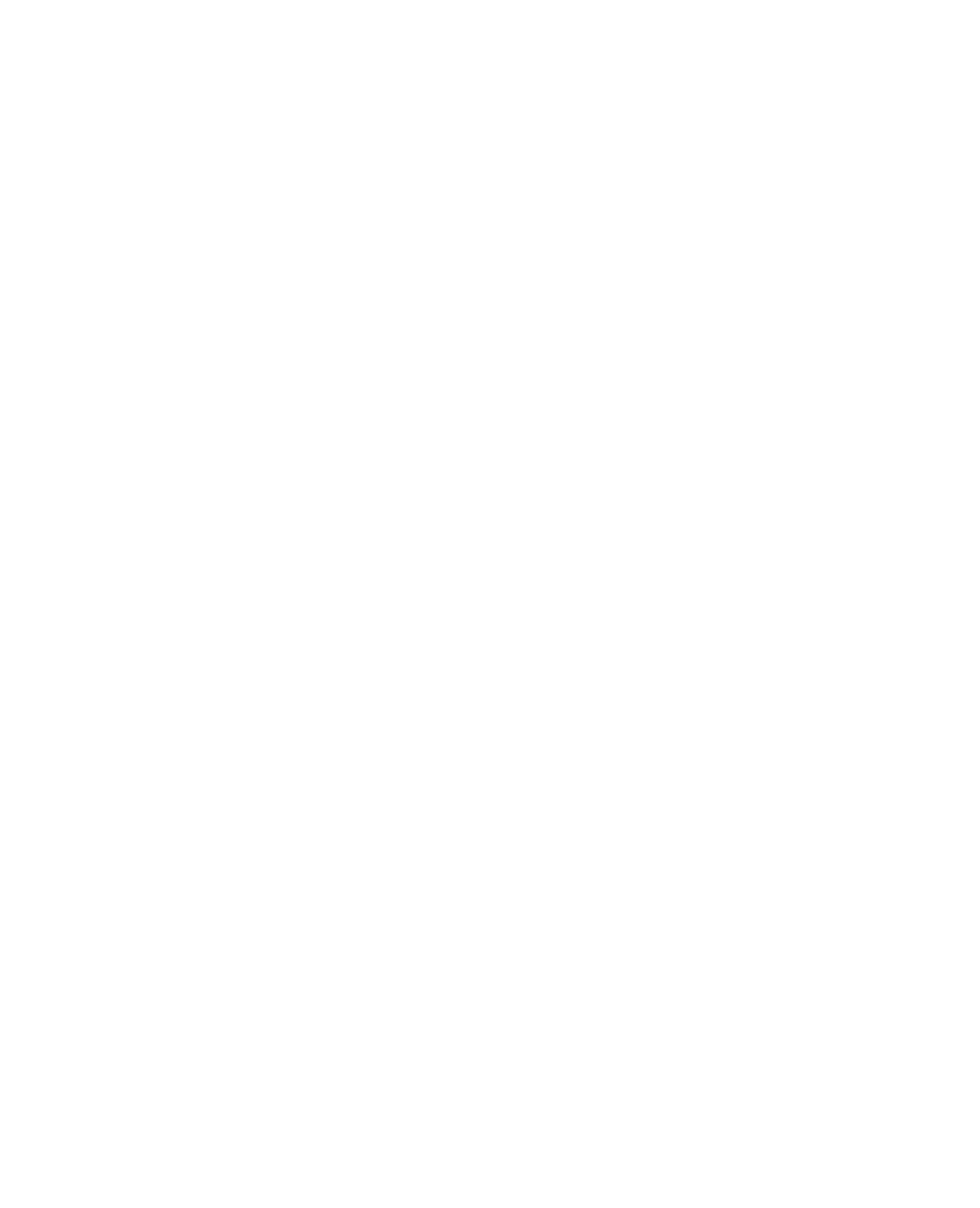# **Contents at a Glance**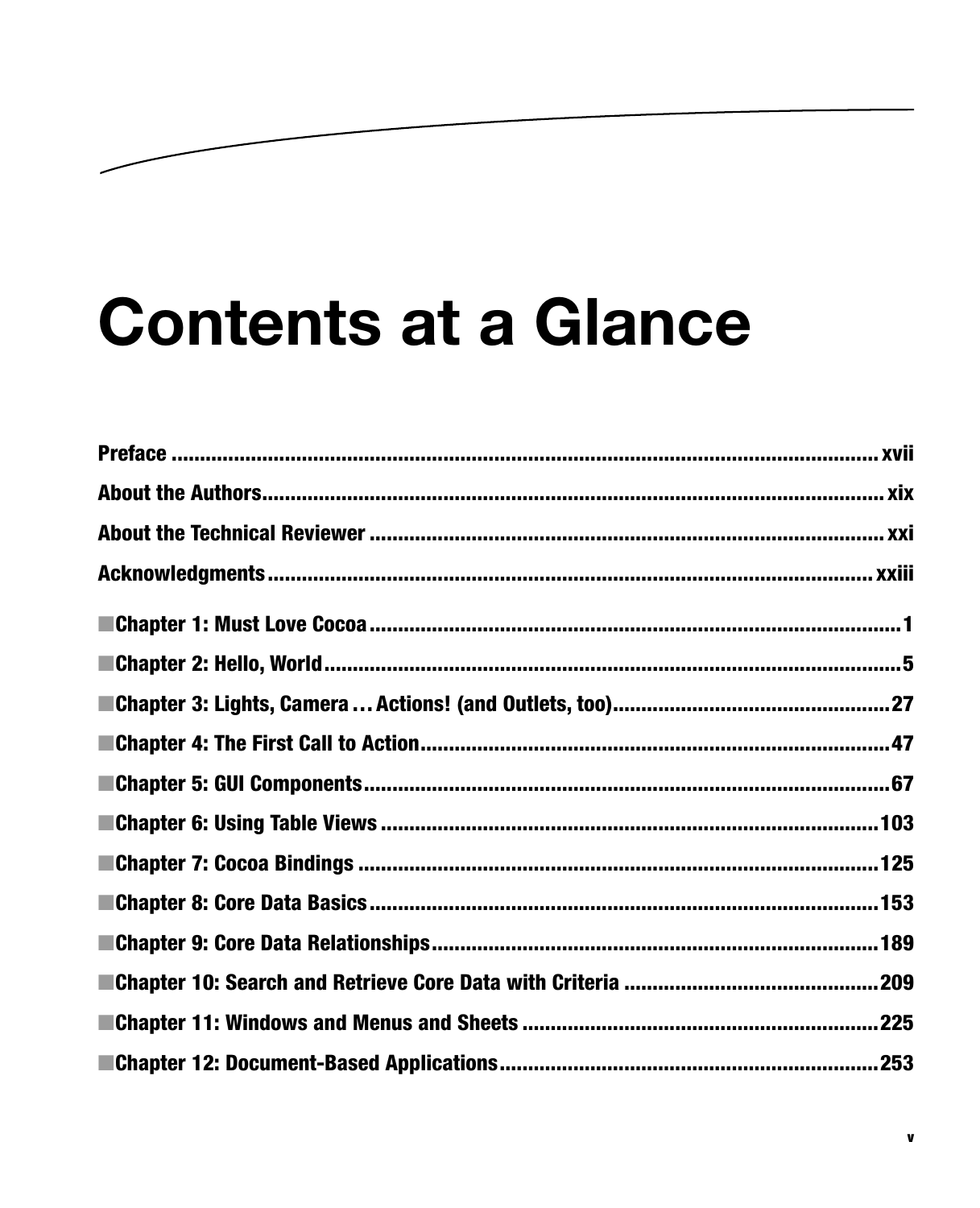| 389 |
|-----|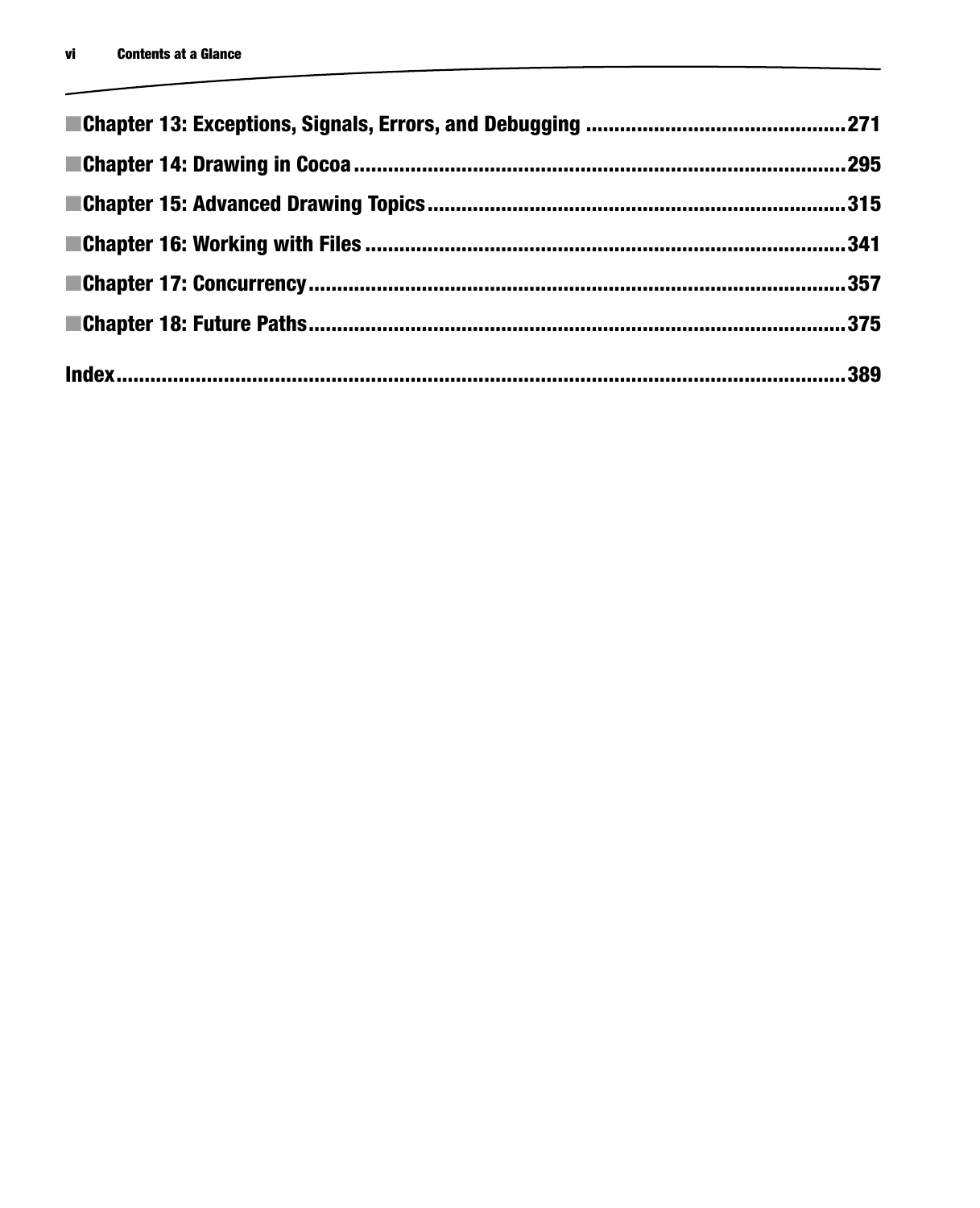# **Contents**

| vii |
|-----|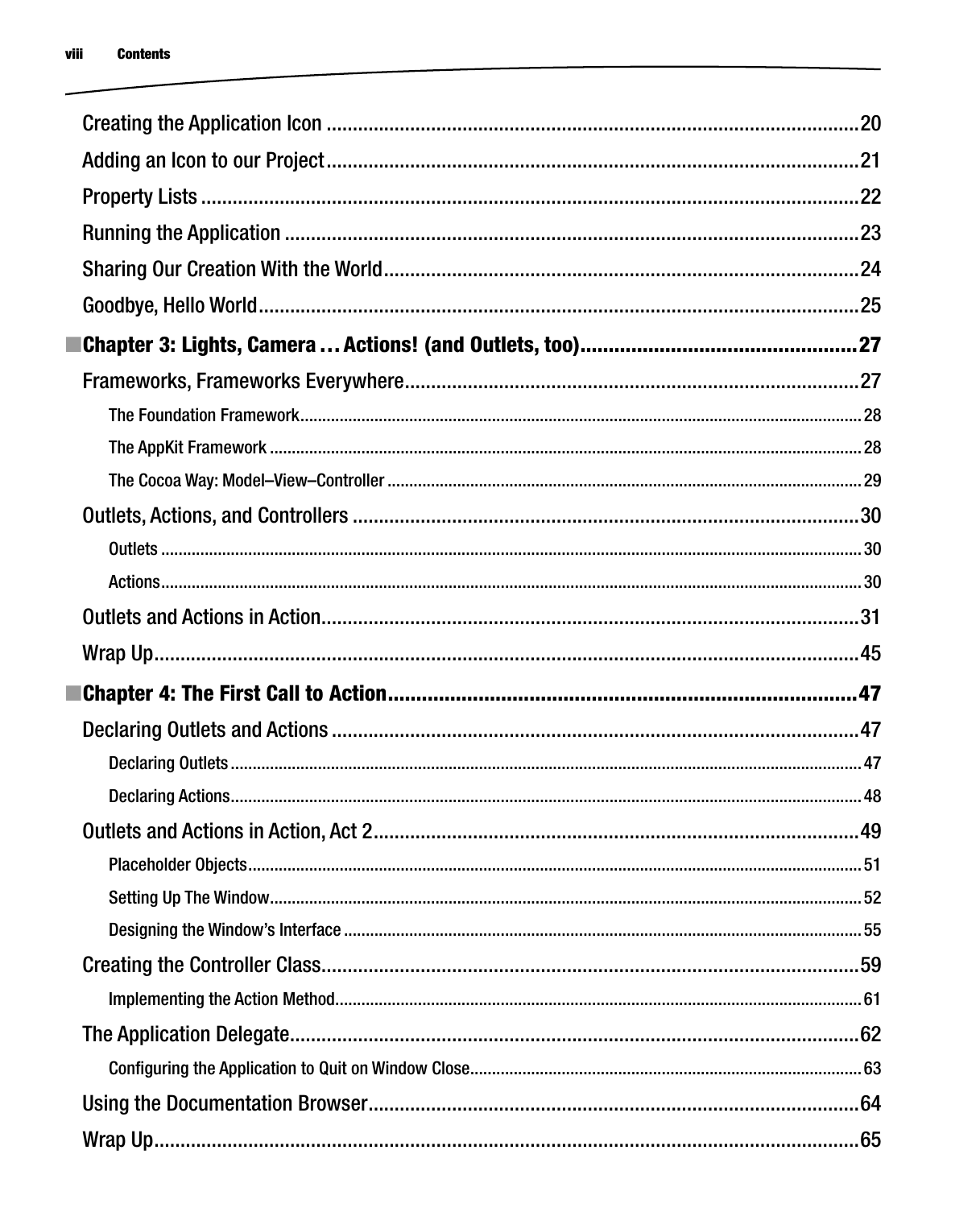| ■Chapter 7: Cocoa Bindings ………………………………………………………………………………125 |     |
|--------------------------------------------------------------|-----|
|                                                              | 126 |
|                                                              |     |
|                                                              |     |
|                                                              |     |
|                                                              |     |
|                                                              |     |
|                                                              |     |
|                                                              |     |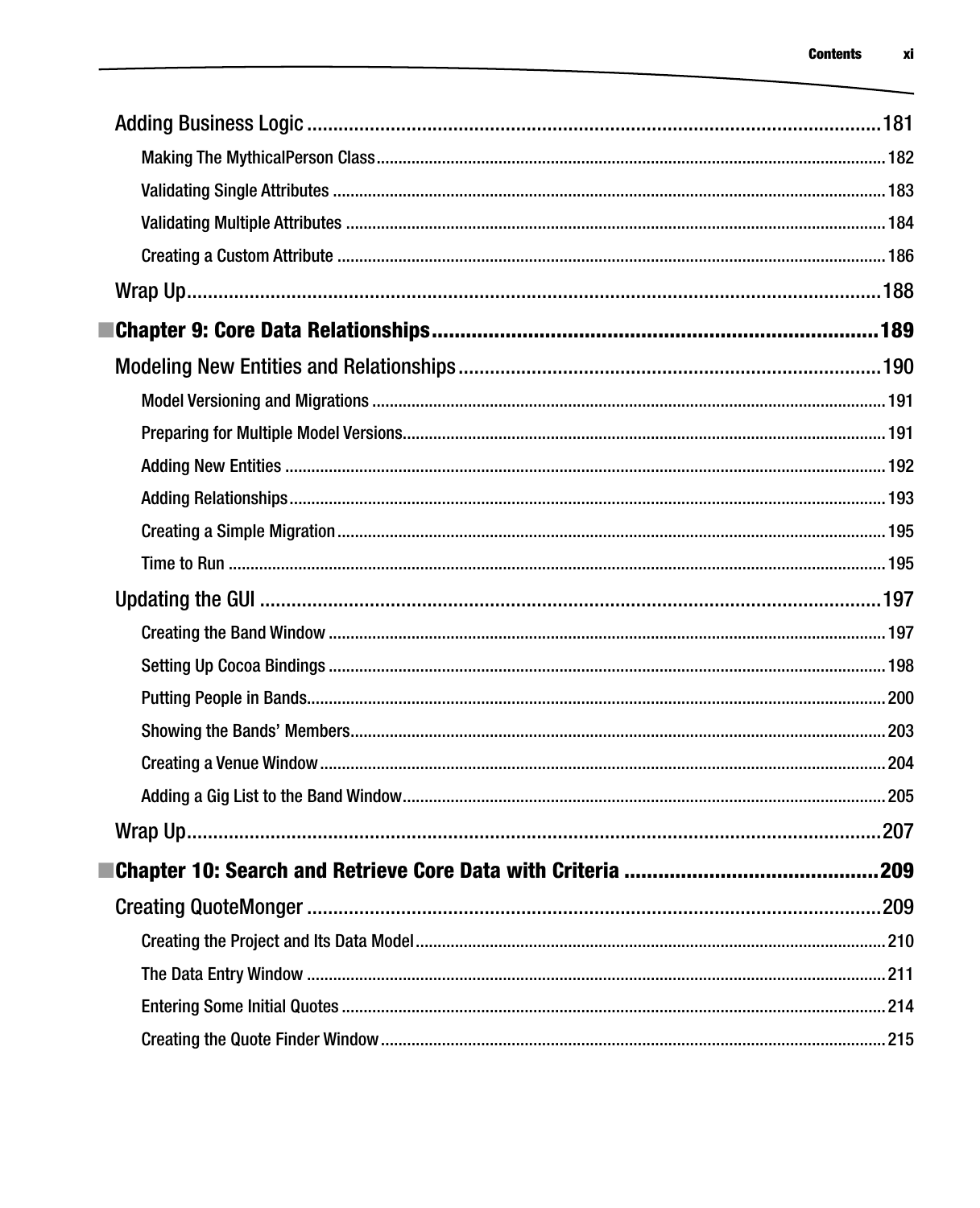| .254 |
|------|
|      |
|      |
|      |
|      |
|      |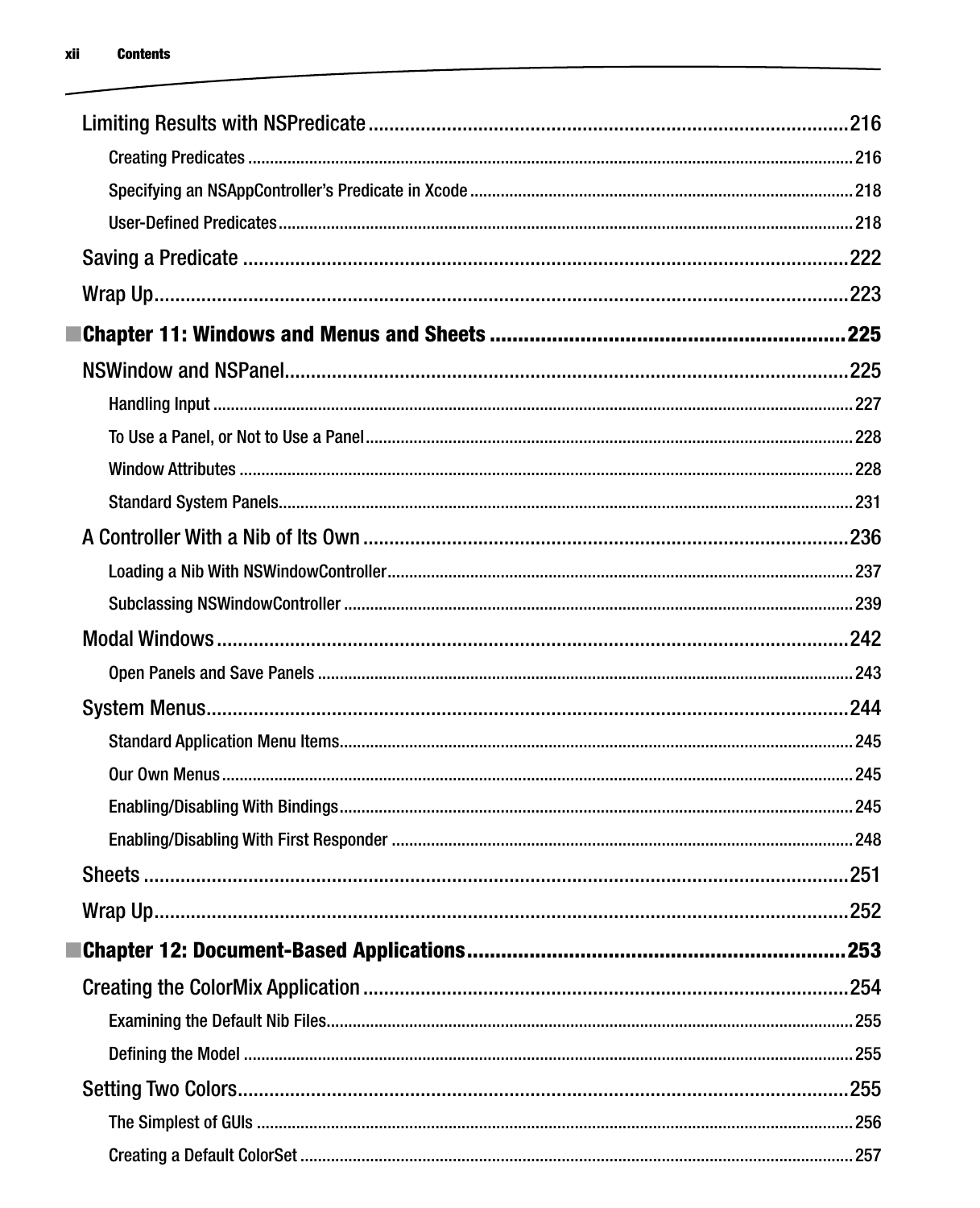| 296 |
|-----|
|     |
|     |
|     |
|     |
|     |
|     |
|     |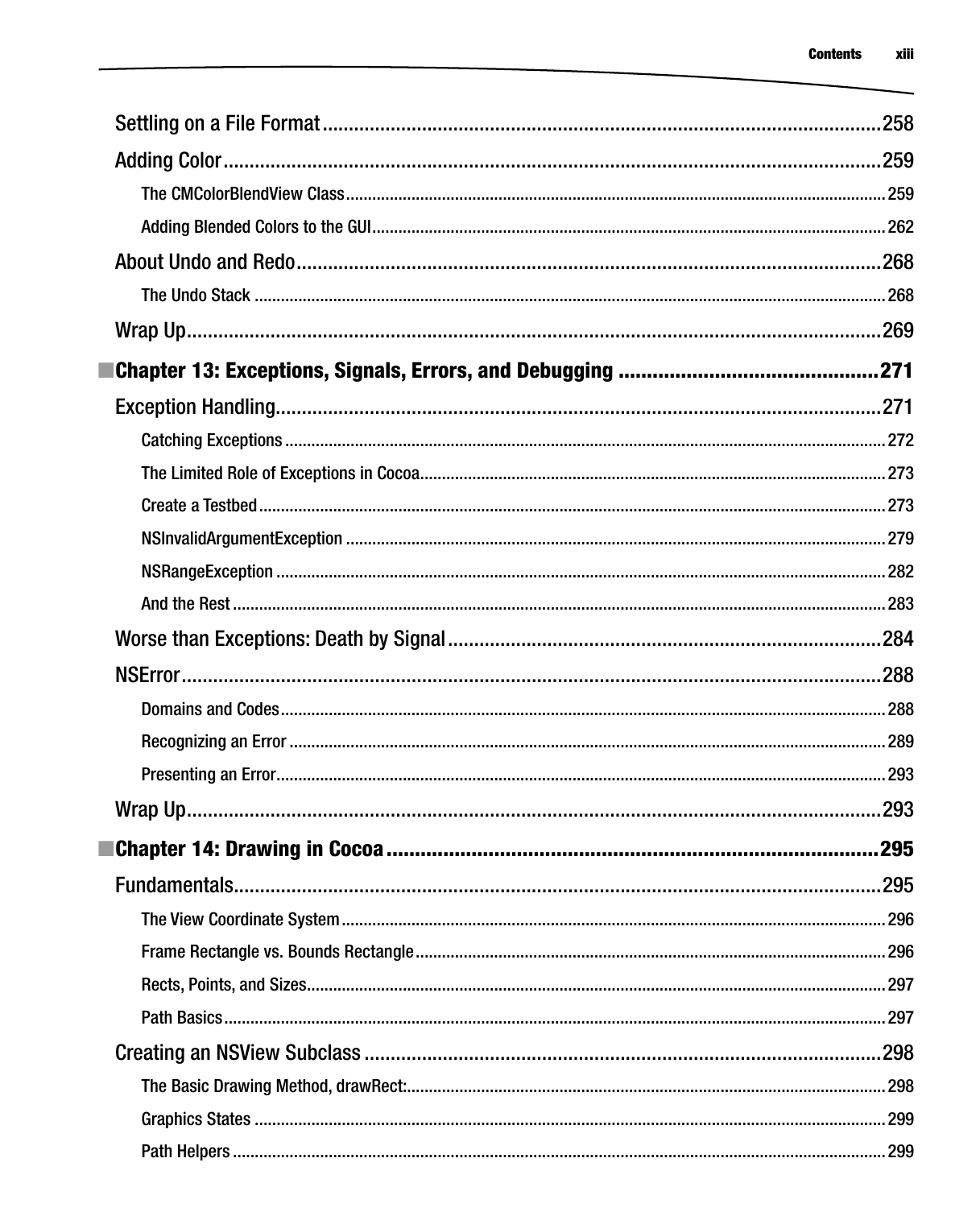| 341 |
|-----|
|     |
|     |
|     |
|     |
|     |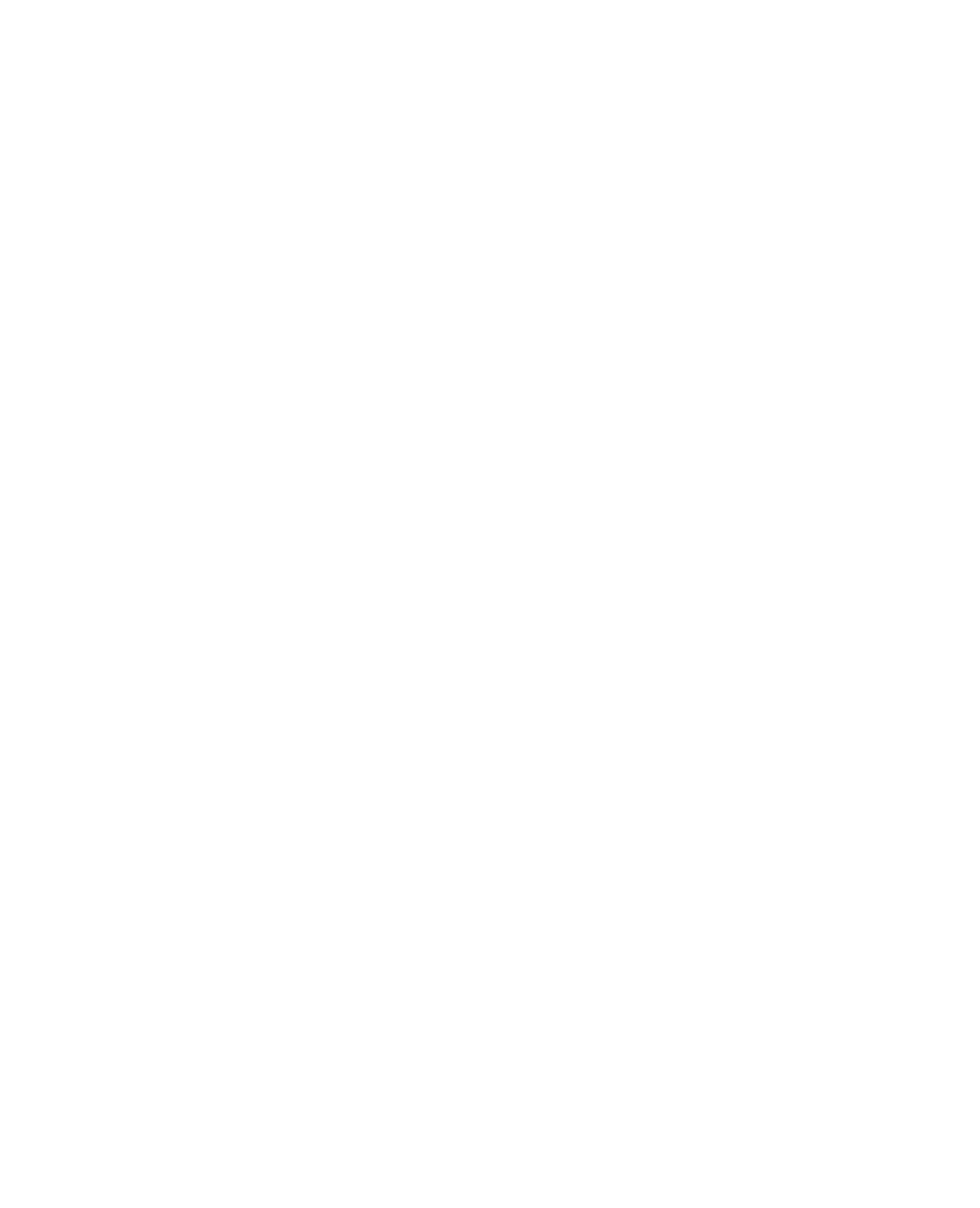### **Preface**

I first encountered Cocoa as a college student in about 1989. Of course, that was before the iPhone, before Mac OS X, and before it was even called Cocoa. Back then, the seed of today's Cocoa was a part of NeXTStep, the OS that was the core of the NeXT computers. NeXTStep was years ahead of its time, and while the lab full of NeXT workstations was woefully underused in the computer science courses, my student sysadmin job had me using them daily. As a user, I was hooked. I won't dwell on the NeXT user experience here, but I'll just state that many of the best features of Mac OS X come not so much from the Mac of old as from NeXTStep.

At that time, there was no www, not much of a NeXTStep developer community, and very little written about the development environment apart from the impenetrable tomes that NeXT shipped with its earliest machines. I tried to wrap my head around Objective-C and the AppKit from time to time, but without any nearby experts or much example code to look at (not to mention my actual studies, which sometimes distracted me from playing with fun projects), I was basically stumped.

After college, something completely unexpected happened. A friend pointed me in the direction of a consulting firm in my city that was building custom NeXTStep apps for some pretty big customers, and I had the good fortune to come onboard. Suddenly, I had a group of colleagues who had not only been programming in NeXTStep for a while, some of them had even worked at NeXT! And one of them was Peter Clark. All it took was a bit of their expert help to get me started, and the things that had seemed so mysterious for years suddenly made sense. Within a few weeks I learned so much that I was able to start leading some training and mentoring efforts in NeXTStep development.

The point here isn't that I'm a genius or a quick study. It's that the set of technologies we now call Cocoa is really powerful—and quite easy to learn and put to good use—but you're likely to need some help along the way. I'm hoping that this book will help nudge you in the right direction and help you learn the essence of Cocoa programming, so that by the time you're finished reading it, you'll have enough knowledge of Cocoa to be able to propel yourself forward and write the Mac applications of your dreams. In short, the kind of book I wish I'd been able to find 20 years ago.

—Jack Nutting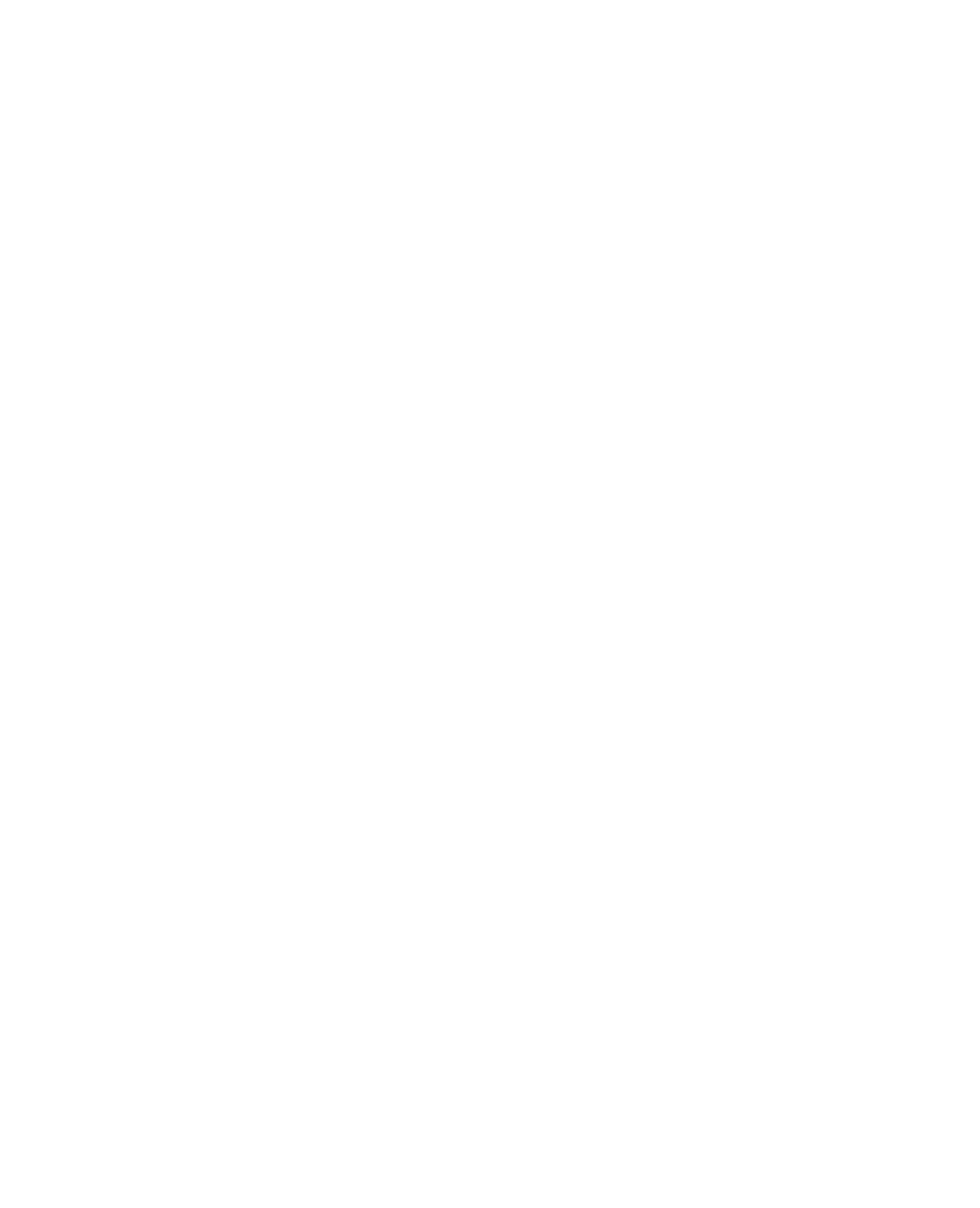# **About the Authors**



**Jack Nutting** has been using Cocoa since the olden days, long before it was even called Cocoa. He's used Cocoa and its predecessors to develop software for a wide range of industries and applications including gaming, graphic design, online digital distribution, telecommunications, finance, publishing, and travel. When he's not working on Mac or iOS projects, making killer games with Unity3D, or rocking out in his punk rock band, he's usually spending time with his family. Jack is @jacknutting on Twitter and blogs from time to time at <www.nuthole.com>. (Photograph courtesy of Alison De Mars von Blixen.)



**Peter Clark** started with NeXTStep in college, circa 1990. That experience set the tone for the first half of his career when he worked with Jack at a consulting company in the Twin Cities. He worked with companies in the Bay Area, Chicago, and Twin Cities on NeXTStep and WebObjects projects, wrote a book on OpenStep development, and then moved on to Java, .NET, Ruby, and Scala development and managing engineering teams. He's pleased that so many of the design patterns from NeXTStep are still useful today and finds that Cocoa development is a mix of comfort and pleasant surprises. Peter is

currently the Director of Software Development for a research project at the University of Minnesota. He blogs occasionally at <http://blog.pclark.net> and can be found on Twitter as @pclark. Peter wants you to know that he started using NeXTStep at least a month or two before Jack did. (Photograph courtesy of Wade Stebbings.)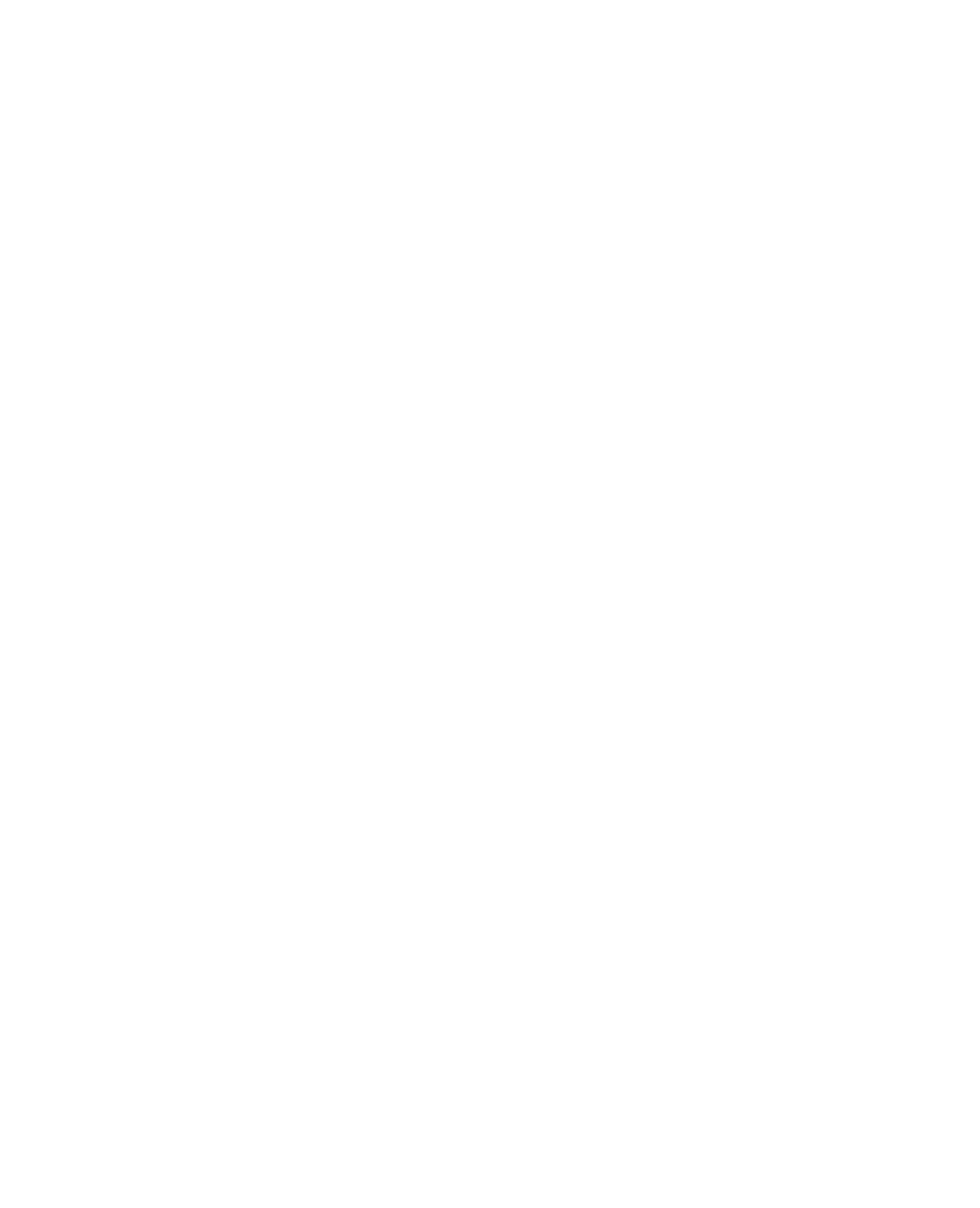# **About the Technical Reviewer**



**Nick Waynik** has been working in the IT field for over thirteen years and has done everything from network administration to web development. He started writing iOS apps when the SDK was first released. Since then he has gone on to start his own business, focusing on iOS development. He loves spending his free time with his wife, Allison, and son, Preston, and sometimes playing golf. He blogs at [nickwaynik.com](http://nickwaynik.com) and can be found on Twitter as @n\_dubbs.